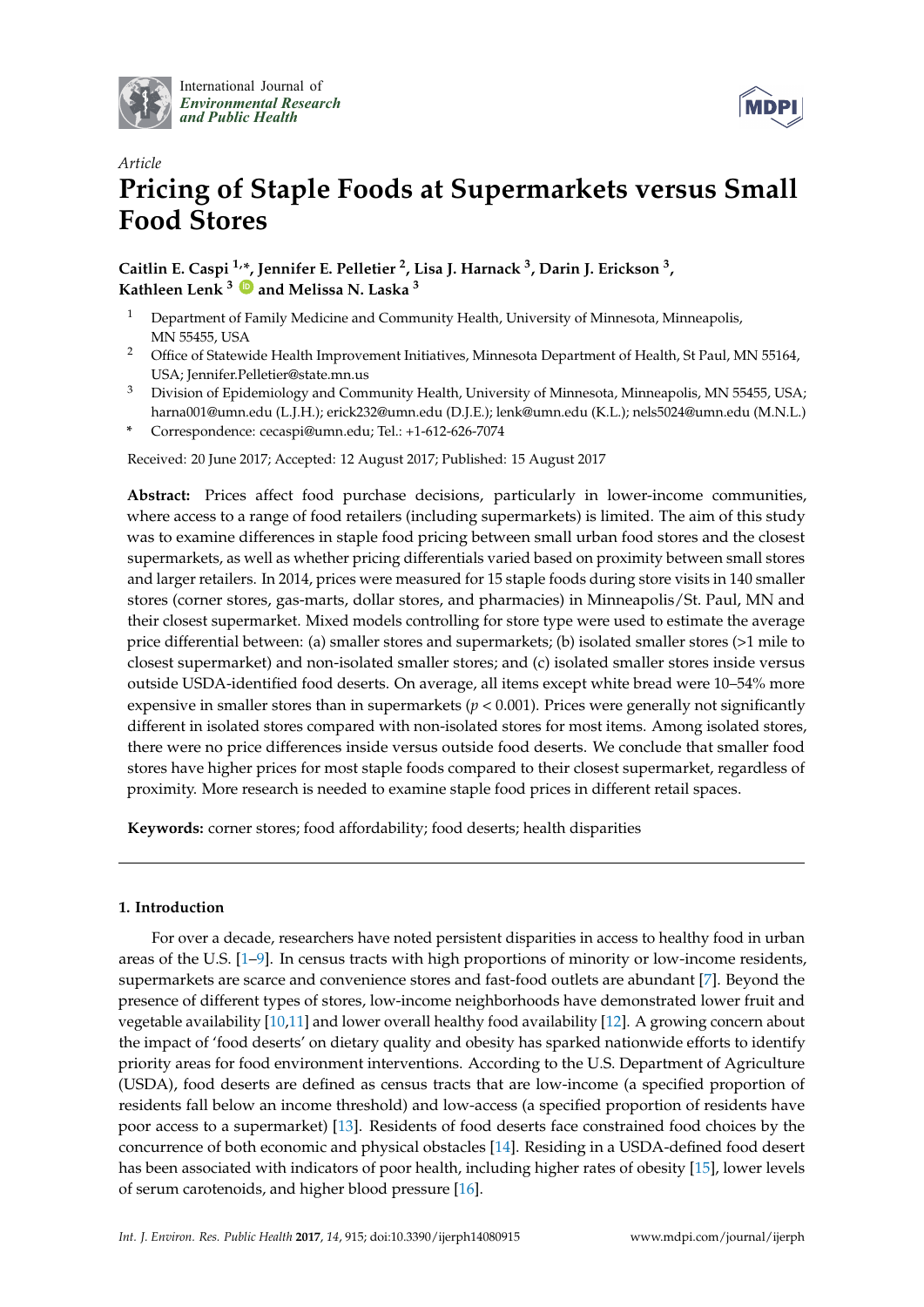While the presence of food deserts across the U.S. has been well established, few studies have examined potential differences in food prices in various food retail spaces [\[17\]](#page-9-9). This is important to understand, as pricing differences influence food purchasing decisions [\[17–](#page-9-9)[19\]](#page-9-10). In general, supermarkets obtain food at wholesale prices and have more efficient economies of scale than smaller food stores, resulting in lower prices [\[9,](#page-9-0)[20,](#page-9-11)[21\]](#page-9-12). In a recent national study, Rimkus et al. examined milk prices across a number of store types and found prices were significantly lower at supermarkets than at limited service stores [\[22\]](#page-9-13). Nevertheless, price variability for the same product does not always follow expected patterns [\[23](#page-9-14)[,24\]](#page-9-15), as several studies have demonstrated lower prices for fresh foods at small food stores than at supermarkets [\[25](#page-9-16)[–27\]](#page-10-0). If food deserts lack supermarkets, residents of food deserts might face higher prices simply because of the types of stores available in low-income neighborhood.

Looking beyond store type, a store's geographic location is relevant to pricing. Stores that are geographically isolated from other food stores may carry more expensive inventory. Although recent U.S. studies have generally not found food to be more expensive in low-income neighborhoods [\[22,](#page-9-13)[23,](#page-9-14)[28,](#page-10-1)[29\]](#page-10-2), food stores located far from a competitor may set prices higher than food stores located near supermarkets, which may need to offer more competitive pricing [\[9,](#page-9-0)[20\]](#page-9-11). This relationship has not been well studied in the U.S. context. In an Australian study, having a greater number of major supermarket chains within 5 km of small stores was associated with a lower cost of healthy food [\[30\]](#page-10-3). These patterns could have particular implications for residents of food desert. Already economically and geographically constrained, they may also face higher prices due to store isolation.

The purpose of this study was to assess differences in staple food item prices in small and non-traditional food stores (hereafter "smaller food stores," including corner stores, gas-marts, pharmacies, and dollar stores) compared to supermarket prices, and how pricing patterns could exacerbate the problem of food deserts. Our aims were to: (1) compare prices of staple foods at smaller food stores with prices at their closest supermarkets; (2) compare prices of staple foods in smaller food stores more isolated ( $>1$  mile) versus less isolated ( $\leq 1$  mile) from supermarkets; and (3) examine prices of isolated smaller food stores inside and outside of food deserts. We hypothesized that prices would be higher in smaller food stores compared to supermarkets, while prices in isolated stores would be higher than in non-isolated stores. We had no reason to expect that higher prices would be evident in isolated food deserts versus non-food deserts, but because even moderate price differences may have significant consequences for low-income residents, we examined store isolation pricing patterns specifically in food deserts.

#### **2. Materials and Methods**

#### *2.1. Study Design and Sample*

### Study Overview

We collected data in the fall of 2014 as part of the baseline evaluation of a city ordinance regulating minimum stocking requirements for food retailers in Minneapolis, MN, as well as comparable stores in St. Paul, MN (the control site). To improve the availability of healthy items across all neighborhoods, the Minneapolis Staple Foods Ordinance applied to all licensed grocery stores [\[31\]](#page-10-4), with specific exceptions outlined in the Supplementary Materials. The ordinance [\[32\]](#page-10-5) was implemented in April 2015 and outlines specific stocking requirements for 10 different staple food categories (e.g., fruits and vegetables, whole grains). The focus of the evaluation was on stores that would likely struggle to meet the ordinance requirements.

We obtained lists of stores from the Minneapolis Health Department for Minneapolis stores and the Minnesota Department of Agriculture for St. Paul stores. We refined the licensing agency lists to include only Minneapolis stores eligible for ordinance enforcement as well as comparable stores in St. Paul. Stores exempt from the ordinance were excluded from the study. Reasons for exemption are detailed in the Supplementary Data. They included stores that were "accessory use" because they: (1) sold staple foods only as an accessory to its primary business, or (2) sold only specialized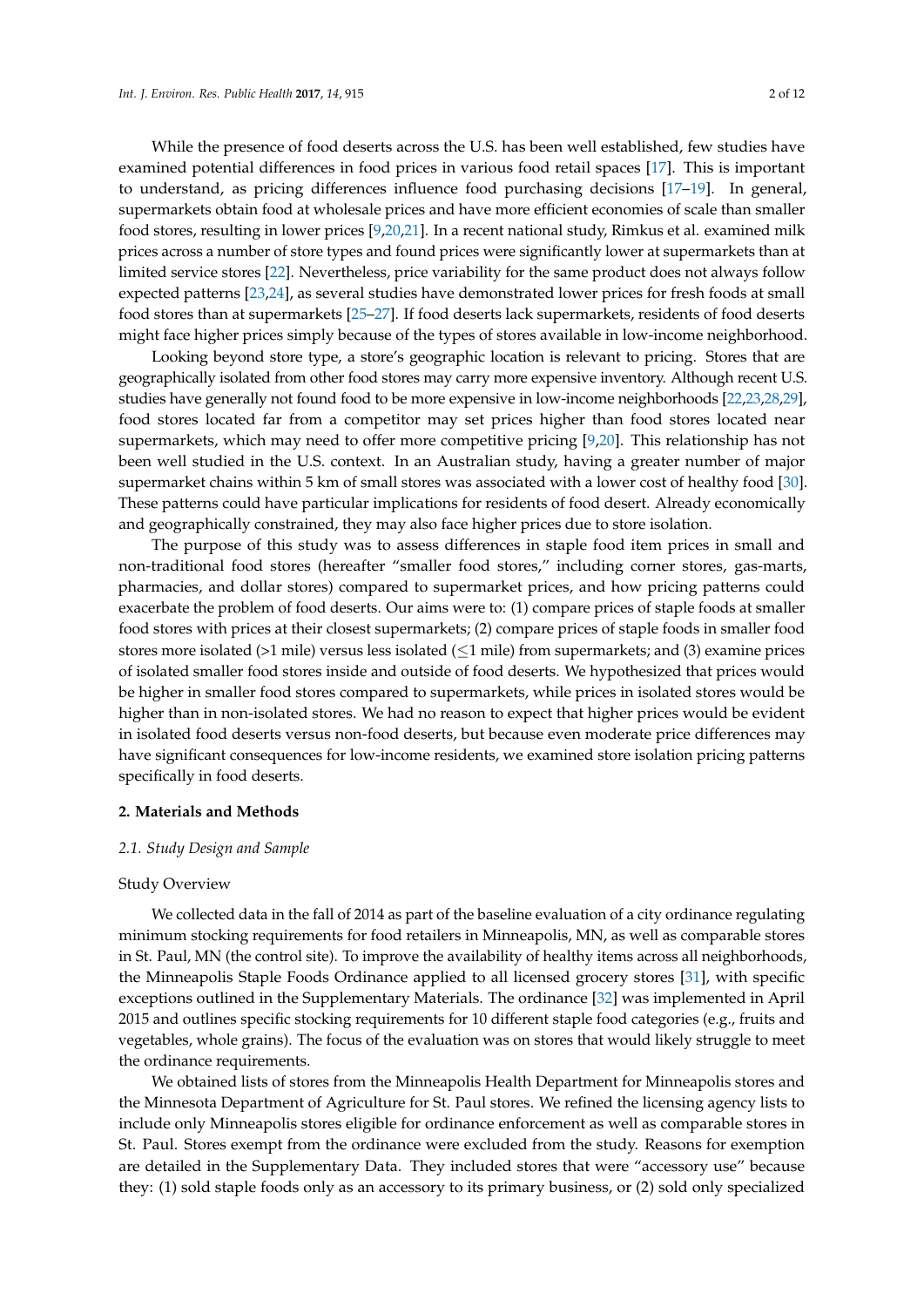classes of foods and would not be expected to stock food in many staple food categories (e.g., produce stands, spice shops). The accessory use exemption did not include SNAP-authorized stores, as these stores would be expected to stock food in several staple food categories per SNAP requirements. Most gas-marts, dollar stores, and pharmacies accepted SNAP and were thus eligible for ordinance enforcement and eligible for inclusion in this study. The ordinance also excluded stores located in the core downtown commercial district. For the evaluation study, we also excluded stores expected to exceed minimum stocking requirements, including supermarkets and stores listed in the state database as participating in the Special Supplemental Program for Women Infants and Children (WIC). Out of 255 eligible smaller stores, we randomly selected 180 to participate. After completing in-person visits, 23 were ineligible (e.g., due to new participation in WIC) and 17 others did not give active consent for a store assessment. The remaining 140 stores could be classified as corner or small grocery stores (*n* = 58), gas-marts (*n* = 47), dollar stores (*n* = 13), pharmacies (*n* = 21), and one general retailer.

To identify closest supermarkets, we used a multi-stage approach to identify a comprehensive list of supermarkets located nearby smaller food stores. This method was meant to include all stores that functioned as supermarkets in the community even if they were not chain stores. Using area-specific knowledge and "boots on the ground" assessments is a recommended practice in the field [\[33](#page-10-6)[–35\]](#page-10-7), superior to relying only on business listings, which have been shown to be prone to error and systematic missingness [\[36–](#page-10-8)[38\]](#page-10-9). For example, relying exclusively on administrative business data could result in the systematic exclusion of stores that are perceived by the local community to be supermarkets, but are not identified as such on lists. To avoid these problems, our process included four steps. First, we supplemented city-level administrative stores lists with ESRI Business Analyst data for all stores located within 2 miles of any smaller store (including those outside Minneapolis and St. Paul boundaries) in order to avoid omitting supermarkets that were just outside city limits [\[33\]](#page-10-6). Second, from these lists, the study team generated an initial list of possible supermarkets that included both chain supermarkets as well as food cooperatives, mass merchandisers (e.g., Super Target), and wholesaler clubs. The team sought to include stores that met all three of the following criteria: (1) had grocery carts; and (2) had at least three cash registers; and (3) were qualitatively similar to a supermarket based on its overall environment, range of products, and customer use for purchasing groceries. Third, for face validity, six local food environment experts, familiar with the study area through their work as academic food environment researchers, local public health professionals and those with food retail industry experience, reviewed the list of stores in the study area and suggested additional stores that might meet the three criteria for a supermarket. Fourth, trained study staff conducted site visits to determine whether each store met the criteria.

We identified 76 supermarkets in the study area. Using ArcGIS, we calculated the distance between each small store and the closest supermarket. We also identified the second closest supermarket. We matched smaller food stores to the closest supermarket that sold each food item, which included 44 unique supermarkets.

## *2.2. Measures*

Data collectors recorded price data for 54 food and beverage items at smaller food stores and supermarkets. The data collection instrument was based on a form developed by the Yale Rudd Center to evaluate changes in WIC packages [\[39\]](#page-10-10) and included milk, fresh and frozen fruits and vegetables, cereal, bread, rice, tortillas, eggs, canned tuna, peanut butter, and dry beans. Data collectors recorded the price of fruits and vegetables (per item or per pound), which was converted to price per pound in the analysis. They recorded milk prices for half-gallon and gallon size containers, and eggs prices for one-dozen containers. For other items, data collectors looked for designated packages sizes and recorded the lowest unit price for that size, excluding sale prices. They also recorded if a food was not present or if a price could not be obtained. If items were not available in the designated package size, they recorded the lowest unit price in the closest size. Then, in the analysis, we converted small food store items to the following common package sizes if they were not already in these sizes: for cereal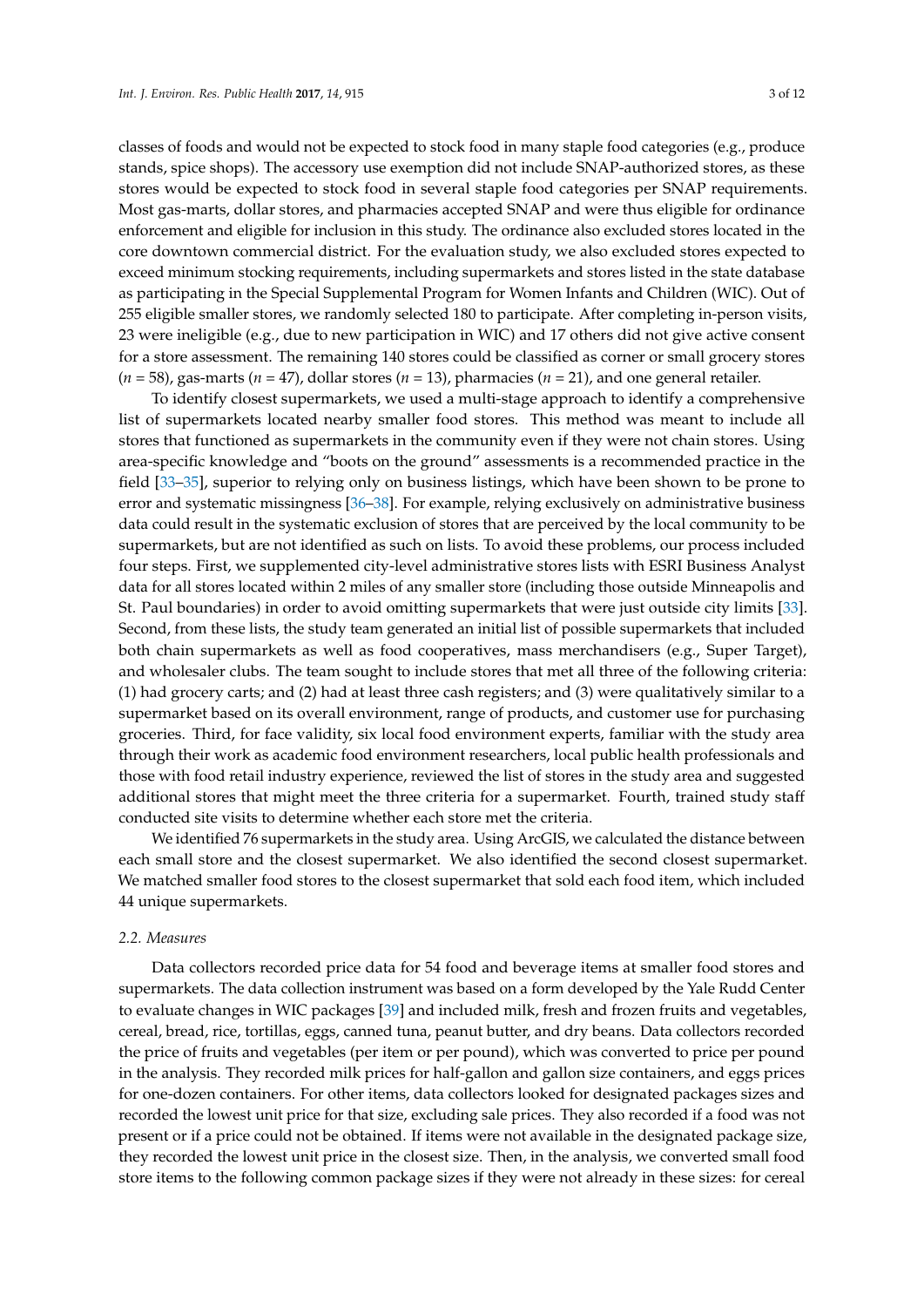(per 18 oz), bread (per 20 oz), rice and dry beans (per 16 oz), canned tuna (per 5 oz), and peanut butter (per 17 oz). Size standardization was commonly necessary for grain-based items and dry beans (26% to 82% of small stores) as these items have many common package sizes, but standardization was rarely necessary (<10%) for tuna and peanut butter.

We calculated the street-network distance between smaller stores and their closest supermarket. Smaller stores were defined as isolated if the distance was >1 mile to the closest supermarket. We selected 1 mile because 0.95 miles was the median distance between smaller stores and supermarkets in our sample. Moreover, previous research in urban areas has shown that residents travel approximately 1 mile for small shopping trips [\[40\]](#page-10-11), and low-income residents travel 1–1.5 miles for their main shopping trip [\[41\]](#page-10-12).

We used USDA criteria [\[13\]](#page-9-5) to determine whether smaller stores were located in low-income and low-access census tracts. Tracts were classified as low-income if they met any of the following criteria: (1) median family income  $\leq 80\%$  of the state-wide median family income; (2) poverty rate >20%; or (3) median family income  $s \leq 80\%$  of the metropolitan area's median family income. Census tracts met the criteria for low-access if  $\geq$ 100 households were  $\geq$ 1/2 mile from the nearest supermarket and had no access to a vehicle. While the food desert status variable includes a dimension of isolation, the two variables are conceptually different and preliminary analyses indicated that there was limited overlap between them  $(r = 0.21)$ . We identified census tracts meeting these criteria using the USDA Food Access Research Atlas [\[13\]](#page-9-5). We then classified smaller stores according to their location inside or outside food deserts.

## *2.3. Analysis*

In descriptive analyses, we calculated the availability and average price of items at smaller stores and supermarkets. Chi-square tests (3 df) tested whether availability of items differed across types of smaller stores. Price differentials, representing the difference in price between each item at smaller stores and supermarkets, were calculated in two ways: (1) the difference between overall average smaller store price and overall average supermarket price; and (2) the average difference between each smaller store and its corresponding closest supermarket. We used the former for descriptive purposes, whereas we used the latter to model relationships between store characteristics and prices. Price differentials were expressed as a percent difference of the supermarket price.

In mixed models, in which the unit of analysis was the smaller store-supermarket pair, we tested the association between store isolation and price differential for each item. In the fixed portion of the model, we included a dichotomous measure of store isolation, a dichotomous measure of food desert status, an interaction term between the two, and dummy variables to control for smaller store type, excluding the general retailer. The random portion of the model included a census tract indicator to account for stores clustering within census tracts. We used the results of the models to calculate predicted values for price differentials between smaller stores and supermarkets in isolated and non-isolated census tracts (averaged over food desert status) and in food desert and non-food desert census tracts (holding isolation status constant at "isolated") using marginal effects. Results estimate the average price differential across the four smaller store types as a percent difference from supermarkets. Data were analyzed in 2016 using Stata version 13.1 (College Station, TX, USA).

## **3. Results**

The analysis was limited to items carried by at least 40% of smaller stores, so that item-specific comparisons could be made between smaller stores and their closest supermarkets. Consequently, some healthy items for which we obtained data (e.g., whole wheat bread, brown rice) were excluded from the analysis. The final list of 15 items included three varieties of fruits and vegetables, four varieties of milk, four varieties of protein staples, and four varieties of grain staples. All four varieties of milk (skim, 1%, 2% and whole) were common in both gallon (3.78 L) and 1/2-gallon (1.89 L) containers; since results were similar across sizes, we present only gallon prices for the milk varieties.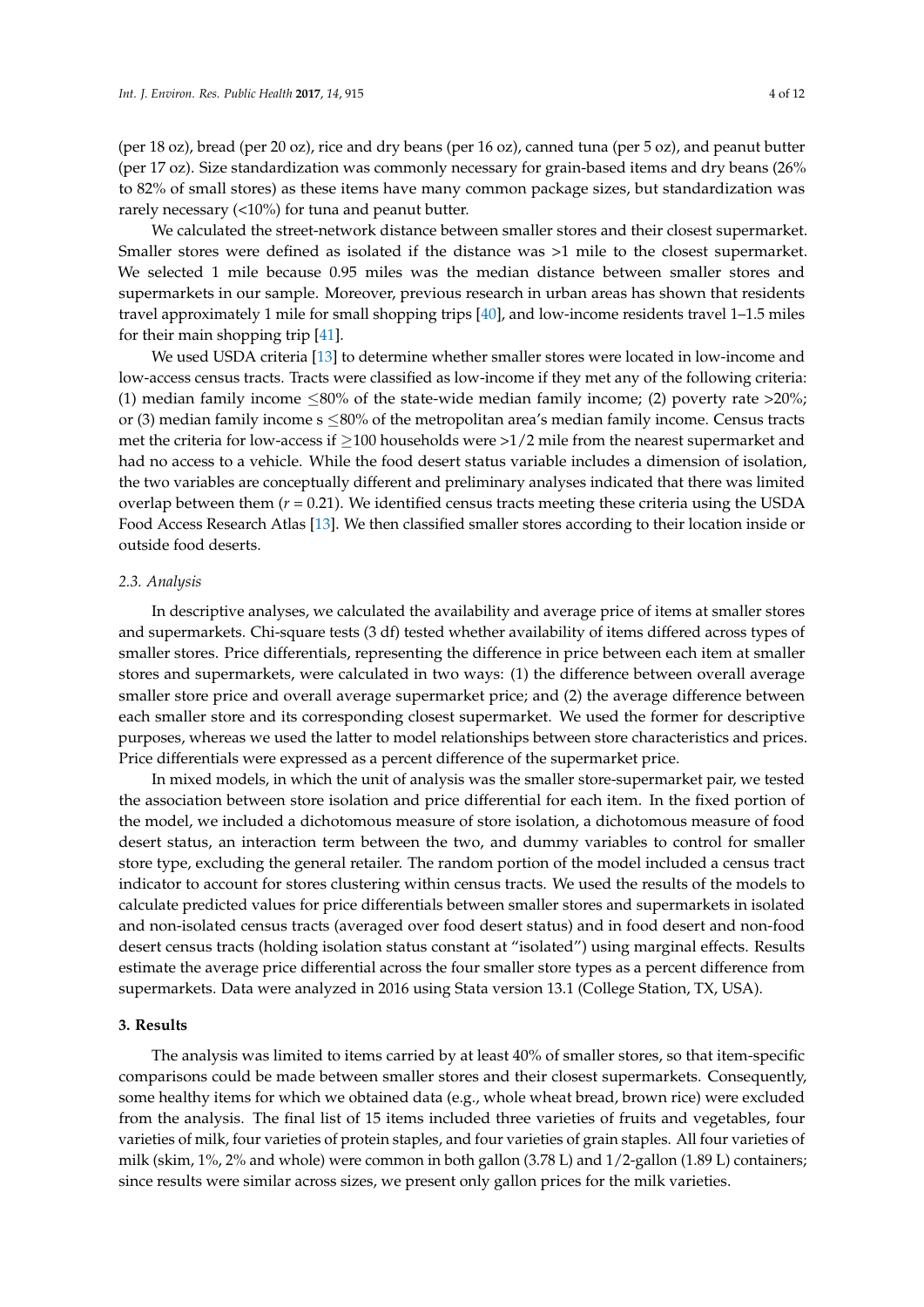Availability of food and beverage items varied by store type (Table [1\)](#page-4-0). There was considerable variability of items across smaller store type. Across all smaller stores, the most common items were peanut butter (80%), eggs (79%), white bread (78%), tuna (76%), and 2% milk (75%).

| Item                              | Supermarkets<br>$(n = 44)$ <sup>b</sup> | All Smaller<br><b>Food Stores</b><br>$(n = 140)$ | <b>Small</b><br>Grocery/Corner<br>Store $(n = 58)$ | Gas-Mart<br>$(n = 47)$ | <b>Dollar Store</b><br>$(n = 13)$ | Pharmacy<br>$(n = 21)$ | $p$ -Value |
|-----------------------------------|-----------------------------------------|--------------------------------------------------|----------------------------------------------------|------------------------|-----------------------------------|------------------------|------------|
|                                   | $\frac{0}{0}$                           | $\frac{0}{0}$                                    | $\%$                                               | $\frac{0}{0}$          | $\frac{0}{0}$                     | $\frac{0}{0}$          |            |
| Produce                           |                                         |                                                  |                                                    |                        |                                   |                        |            |
| Apples                            | 100                                     | 49                                               | 47                                                 | 80                     | 0                                 | 14                     | < 0.001    |
| Bananas                           | 100                                     | 58                                               | 58                                                 | 94                     | $\boldsymbol{0}$                  | 14                     | < 0.001    |
| Oranges                           | 98                                      | 42                                               | 43                                                 | 62                     | 0                                 | 18                     | < 0.001    |
| Milk                              |                                         |                                                  |                                                    |                        |                                   |                        |            |
| Skim                              | 91                                      | 63                                               | 35                                                 | 86                     | 38                                | 95                     | < 0.001    |
| $1\%$                             | 82                                      | 62                                               | 35                                                 | 92                     | 31                                | 82                     | < 0.001    |
| $2\%$                             | 95                                      | 75                                               | 57                                                 | 98                     | 38                                | 86                     | < 0.001    |
| Whole                             | 95                                      | 74                                               | 61                                                 | 94                     | 38                                | 77                     | < 0.001    |
| Protein staples                   |                                         |                                                  |                                                    |                        |                                   |                        |            |
| Peanut butter                     | 95                                      | 80                                               | 65                                                 | 88                     | 85                                | 95                     | 0.004      |
| Eggs                              | 86                                      | 79                                               | 78                                                 | 86                     | 62                                | 73                     | 0.229      |
| Tuna                              | 93                                      | 76                                               | 59                                                 | 86                     | 85                                | 91                     | 0.002      |
| Dry beans                         | 98                                      | 42                                               | 76                                                 | 12                     | 92                                | $\boldsymbol{0}$       | < 0.001    |
| Grain staples                     |                                         |                                                  |                                                    |                        |                                   |                        |            |
| $\mathsf{Cheerios}^{\mathsf{TM}}$ | 72                                      | 56                                               | 43                                                 | 58                     | 54                                | 86                     | 0.006      |
| Rice<br>Krispies <sup>TM</sup>    | 64                                      | 41                                               | 37                                                 | 26                     | 38                                | 82                     | < 0.001    |
| White rice                        | 100                                     | 59                                               | 85                                                 | 30                     | 46                                | 67                     | < 0.001    |
| White bread                       | 93                                      | 78                                               | 70                                                 | 86                     | 62                                | 86                     | 0.087      |

<span id="page-4-0"></span>Table 1. Availability of items <sup>a</sup> at supermarkets, small food/corner stores, gas-marts, dollar stores, and pharmacies, Minneapolis and St. Paul, MN, 2014.

<sup>a</sup> Items in column include those present in >40% of stores. *p*-value is 3 df test across smaller store types; <sup>b</sup> Unique supermarkets that were identified as the closest to each smaller store.

## *3.1. Aim 1: Comparing Prices at Supermarkets versus Smaller Stores*

Table [2](#page-5-0) presents the average price differential between smaller stores and supermarkets for each item. Price differentials are presented relative to the supermarket price. For example, results show that the price of milk was 11–14% higher in small food stores relative to supermarkets, depending on the milk variety.

**Table 2.** Price differences between small food stores and nearest supermarkets with item available for 15 products in Minneapolis and St. Paul, MN, 2014.

| Item           | N (Store<br>Pairs) | Average<br>Price at<br><b>Small Food</b><br><b>Store</b> | Lowest,<br>Highest<br><b>Small Food</b><br><b>Store Price</b> | Average<br>Price at<br><b>Nearest</b><br>Supermarket | Lowest,<br><b>Highest</b><br>Supermarket<br>Price | <b>Price Differential</b><br><b>Relative to</b><br>Supermarket<br>Price $(\%)$ | $p$ -Value |
|----------------|--------------------|----------------------------------------------------------|---------------------------------------------------------------|------------------------------------------------------|---------------------------------------------------|--------------------------------------------------------------------------------|------------|
| Produce        |                    |                                                          |                                                               |                                                      |                                                   |                                                                                |            |
| Apples (lbs)   | 56                 | \$1.94                                                   | \$1.09, 4.20                                                  | \$1.76                                               | \$0.89, 2.99                                      | 10%                                                                            | < 0.001    |
| Bananas (lbs)  | 64                 | \$1.18                                                   | \$0.49, 1.93                                                  | \$0.77                                               | \$0.29, 1.39                                      | 53%                                                                            | < 0.001    |
| Oranges (lbs)  | 42                 | \$2.03                                                   | \$0.79, 3.55                                                  | \$1.75                                               | \$0.50, 2.99                                      | 16%                                                                            | < 0.001    |
| Milk           |                    |                                                          |                                                               |                                                      |                                                   |                                                                                |            |
| Skim (gallon)  | 77                 | \$4.05                                                   | \$3.49, 5.79                                                  | \$3.54                                               | \$2.42, 4.99                                      | 14%                                                                            | < 0.001    |
| $1\%$ (gallon) | 76                 | \$4.09                                                   | \$2.19, 3.39                                                  | \$3.60                                               | \$1.72, 2.99                                      | 14%                                                                            | < 0.001    |
| $2\%$ (gallon) | 93                 | \$4.18                                                   | \$2.19, 3.99                                                  | \$3.70                                               | \$1.79, 3.39                                      | 13%                                                                            | < 0.001    |
| Whole (gallon) | 90                 | \$4.28                                                   | \$2.19, 3.99                                                  | \$3.86                                               | \$1.79, 2.99                                      | 11%                                                                            | < 0.001    |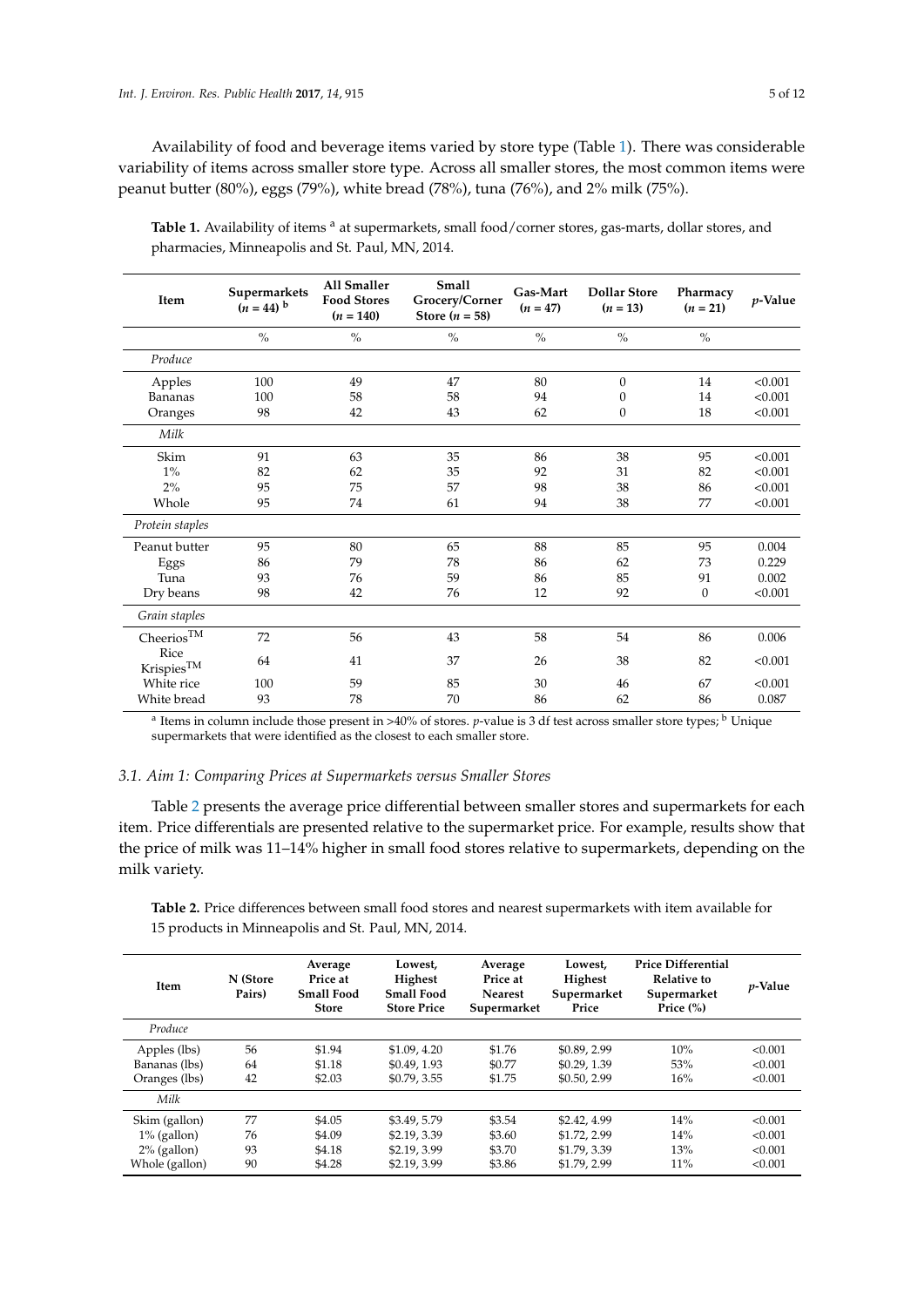<span id="page-5-0"></span>

| Item                                | N<br>(Store<br>Pairs) | Average<br>Price at<br>Small Food<br><b>Store</b> | Lowest.<br>Highest<br>Small Food<br><b>Store Price</b> | Average<br>Price at<br><b>Nearest</b><br>Supermarket | Lowest.<br>Highest<br>Supermarket<br>Price | <b>Price Differential</b><br><b>Relative to</b><br>Supermarket<br>Price $(\%)$ | <i>p</i> -Value |
|-------------------------------------|-----------------------|---------------------------------------------------|--------------------------------------------------------|------------------------------------------------------|--------------------------------------------|--------------------------------------------------------------------------------|-----------------|
| Protein staples                     |                       |                                                   |                                                        |                                                      |                                            |                                                                                |                 |
| Peanut butter (17 oz)               | 112                   | \$3.89                                            | \$1.00, 5.99                                           | \$3.00                                               | \$1.21, 5.33                               | 30%                                                                            | < 0.001         |
| Eggs (dozen)                        | 87                    | \$2.43                                            | \$1.00, 4.29                                           | \$2.27                                               | \$1.39, 3.49                               | 7%                                                                             | < 0.001         |
| Tuna $(5 \text{ oz})$               | 105                   | \$1.68                                            | \$0.80, 2.49                                           | \$1.58                                               | \$0.65, 3.99                               | $6\%$                                                                          | < 0.001         |
| Dry beans $(16 oz)$                 | 57                    | \$1.86                                            | \$0.99, 2.99                                           | \$1.64                                               | \$0.60, 2.59                               | 13%                                                                            | < 0.001         |
| Grain staples                       |                       |                                                   |                                                        |                                                      |                                            |                                                                                |                 |
| Cheerios <sup>TM</sup> (18 oz)      | 70                    | \$7.41                                            | \$2.16, 11.10                                          | \$4.82                                               | \$3.54,7.94                                | 54%                                                                            | < 0.001         |
| Rice Krispies <sup>TM</sup> (18 oz) | 51                    | \$7.53                                            | \$3.00.11.38                                           | \$5.14                                               | \$3.39, 8.54                               | 46%                                                                            | < 0.001         |
| White rice (16 oz)                  | 75                    | \$2.02                                            | \$0.50, 3.99                                           | \$1.35                                               | \$0.50, 2.99                               | 50%                                                                            | < 0.001         |
| White bread (20 oz)                 | 82                    | \$2.20                                            | \$0.99, 5.00                                           | \$2.74                                               | \$0.85, 4.99                               | $-20%$                                                                         | < 0.001         |

| Table 2. Cont. |  |  |
|----------------|--|--|
|----------------|--|--|

Prices were standardized to the size indicated if only another unit or package size was available.

On average, all items were more expensive in smaller stores than in supermarkets except white bread, which was more expensive in supermarkets. The items with the highest price differential were On average, all items were more expensive in smaller stores than in supermarkets except white Cheerios<sup>TM</sup> cereal (54%), bananas (53%), and white rice (50%). ber where the interest was more expensive in supermarkets. The items with the highest price differential web

## 3.2. Aim 2: Comparing Prices at Smaller Stores Isolated from Supermarkets versus Those That Are Not Isolated

Figure [1](#page-5-1) presents the price differentials between smaller stores and supermarkets, according to Figure 1 presents the price differentials between smaller stores and supermarkets, according to smaller store isolation status. For all items except eggs, dry beans, and Rice Krispies<sup>TM</sup>, the direction of these comparisons was the same, reflecting greater price differences in isolated stores than non-isolated stores. However, apples were the only item for which the price differential was statistically significantly greater in isolated stores compared with non-isolated stores ( $p = 0.01$ ).

#### $\blacksquare$  Non-isolated small store  $\blacksquare$  Isolated small store

<span id="page-5-1"></span>

Figure 1. Price Differentials for Items at Small Food Stores by Store Isolation Status, Minneapolis and St. Paul, MN, 2014. St. Paul, MN, 2014.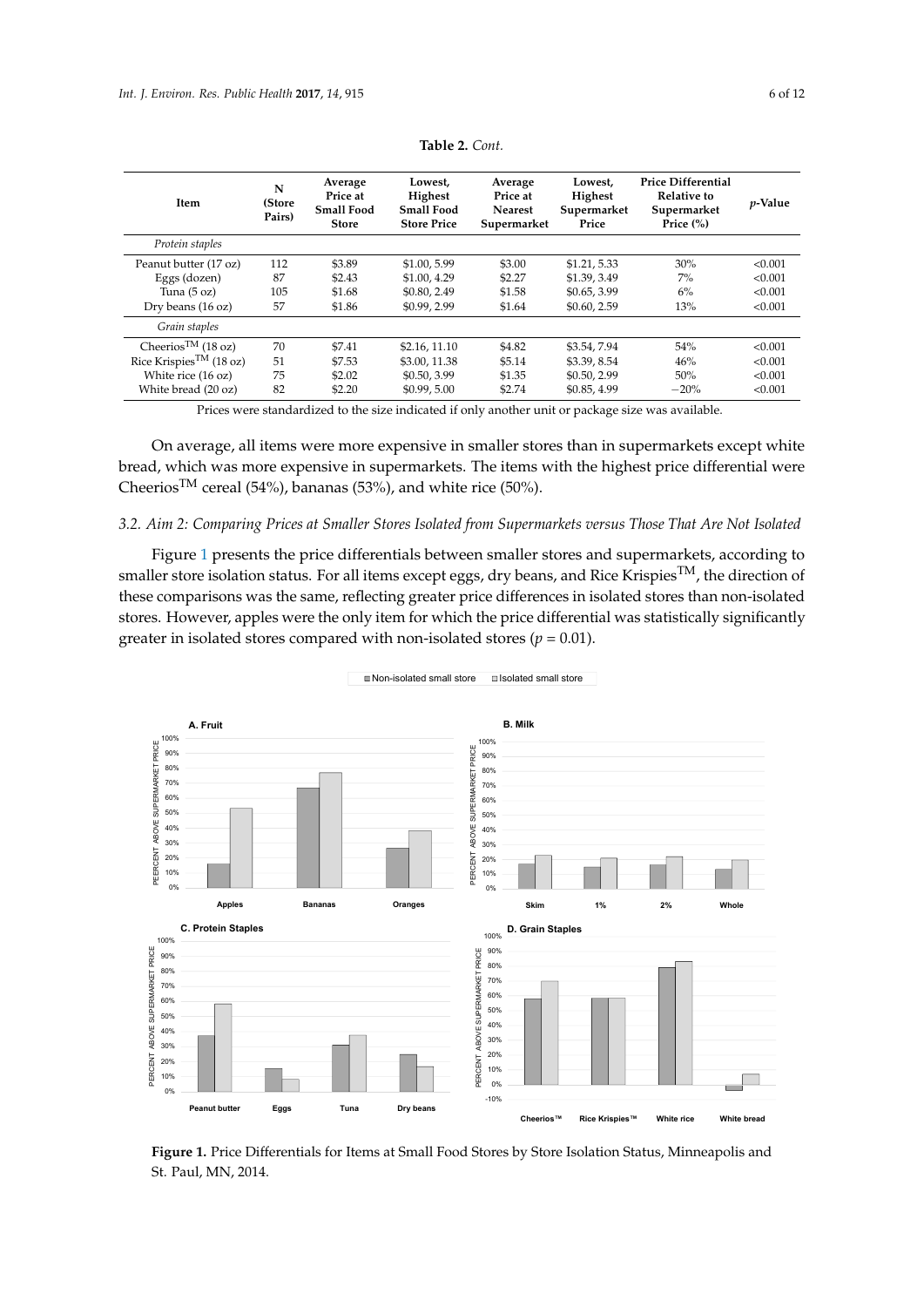### *3.3. Aim 3: Examining Prices of Isolated Smaller Stores Inside and Outside of Food Deserts*

Figure [2](#page-6-0) presents the price differential for isolated smaller stores located inside and outside of food deserts. There was no statistically significant difference in price for any item. Of the 15 items, price differentials were higher inside food deserts for 7 items, the same for 1 item, and lower for 7 items. differentials were higher inside for  $7 \text{ items}$ , the same for  $7 \text{ items}$ , and lower for  $1 \text{ items}$ , and lower for  $7 \text{ items}$ .

<span id="page-6-0"></span>

**Figure 2.** Price Differentials at Isolated Small Food Stores by Food Desert Status, Minneapolis and **Figure 2.** Price Differentials at Isolated Small Food Stores by Food Desert Status, Minneapolis and St. Paul, MN, 2014. St. Paul, MN, 2014.

## **4. Discussion 4. Discussion**

Most of the staple food items examined in this study (14 of 15) were priced higher at smaller Most of the staple food items examined in this study (14 of 15) were priced higher at smaller stores than supermarkets (range 6% to 54% higher in price). Smaller stores have limited distribution stores than supermarkets (range 6% to 54% higher in price). Smaller stores have limited distribution of of perishable items and smaller economies of scale than supermarkets, which manifests itself in perishable items and smaller economies of scale than supermarkets, which manifests itself in higher higher food supply costs [20]. For instance, Minneapolis and St. Paul smaller stores mostly acquire food supply costs [\[20\]](#page-9-11). For instance, Minneapolis and St. Paul smaller stores mostly acquire produce through independent purchases from a larger store/wholesaler versus a distributor [\[42\]](#page-10-13), which may increase costs to consumers. Smaller stores also tend to sell items in smaller package sizes than supermarkets, so these items generally have a greater price per unit. Historically, chain supermarkets have been more likely to carry generic items than other store types [\[20\]](#page-9-11), although this is possibly an area where the food retail landscape is changing, as non-traditional food retailers like pharmacies have begun offering their own brands of foods. The observable price differences between smaller stores and supermarkets may contribute to customer purchasing decisions. Research has indicated that price elasticity for specific food products can be high [\[43](#page-10-14)[–46\]](#page-11-0), assuming stability of other product categories. By one estimate, a 10% decrease in the price of fruit was estimated to increase purchasing by 7% [\[44\]](#page-10-15). However, it would be prudent to interpret this estimate as an upper bound, as the elasticity for any bound, as the elasticity for any particular price point does not reflect the entire demand curve. particular price point does not reflect the entire demand curve.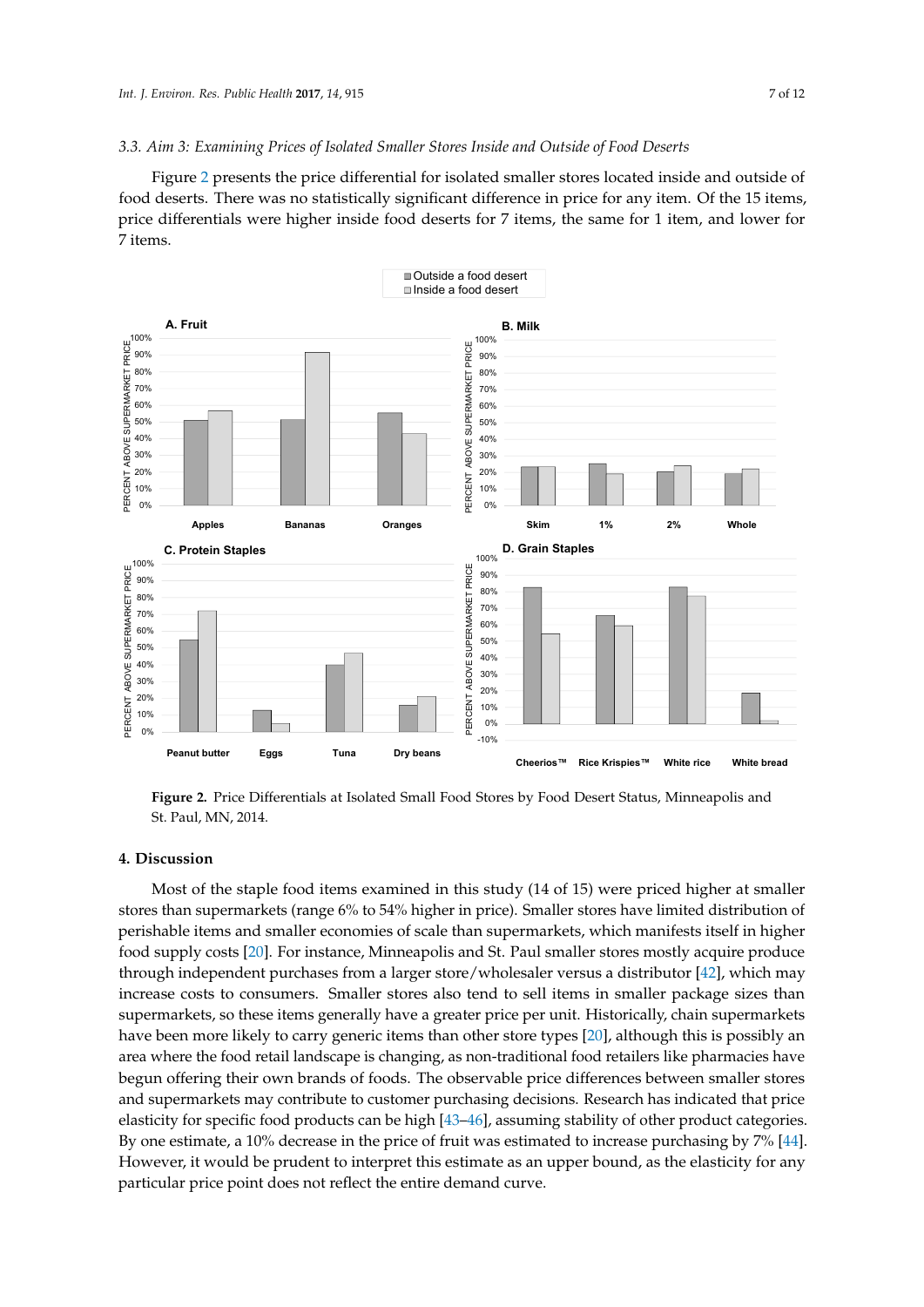Descriptive findings in this study showed that isolated smaller stores had higher prices than non-isolated stores for 12 out of 15 staple food items. However, only one item (apples) was statistically significantly more expensive. Given our small sample size, which limits statistical power, more research is needed to understand pricing of healthy and staple foods in isolated areas. Another area for future research is whether price differentials are more pronounced for more healthful compared to less healthful foods. If prices of less healthful food are also elevated in smaller stores, higher prices for staple items might have no net effect on the nutritional quality of foods purchased due to reduced purchasing power for all food types.

The prices of items at smaller isolated food stores were similar inside and outside of food deserts. While no objective pricing disparity was observed by food desert status, the public health relevance of price differentials is particularly salient in food deserts. By definition, in food deserts, a high proportion of residents are low-income, making them more price sensitive [\[17\]](#page-9-9). As discussed in several qualitative and mixed-methods studies, decisions around food shopping may be particularly complex in low-income households, incorporating economic and geographic realities as well as other personal, cultural, or demographic considerations [\[14,](#page-9-6)[47\]](#page-11-1). Households with young children may be particularly attuned to prices when making shopping decisions [\[14\]](#page-9-6). In a qualitative study of low and mixed-income residents in Philadelphia, price was the top consideration in deciding where to purchase staple food; distance to the store was noted as an important constraint only among residents who did not have a car [\[19\]](#page-9-10). Residents without vehicle access are either limited to small local food stores for grocery shopping or rely on alternate transportation, which adds both travel costs and time [\[48\]](#page-11-2). In one study of food access in Bridgeport, CT, Leclair and Aksan contend the true cost of traveling from a food desert to a supermarket (including both travel and opportunity costs) is \$5–7 [\[49\]](#page-11-3). Research in the Minneapolis and St. Paul, MN metropolitan area has shown that low-income residents frequently pay for transportation to more remote food establishments, including taxicabs and informal taxis, because of limited personal vehicle access [\[48\]](#page-11-2). While proximity is only one factor influencing shopping decisions [\[50](#page-11-4)[,51\]](#page-11-5), geographic constraints in low-income and low-access areas are not as relevant for higher-income households with vehicle access.

Reliance on smaller food stores for household food supplies may also contribute to food insecurity in food deserts. Higher prices in smaller stores mean people are able to buy less food with their limited resources. Many smaller food stores accept Supplemental Nutrition Assistance Program (SNAP) benefits (95% in our smaller food store sample), and unlike WIC-authorized stores, in which prices for WIC-allowed foods are capped at 115% of the state average costs [\[52\]](#page-11-6), SNAP-authorized stores have no such limits. Thus, when SNAP benefits are used on staple foods in smaller food stores, they may not stretch as far. To compensate for reduced purchasing power in smaller food stores, policymakers could consider capping prices for designated staple foods in SNAP-authorized retailers, or increasing SNAP incentives for families residing in food deserts.

Results are also relevant in determining the success of the Minneapolis Staple Foods Ordinance, which requires small food stores to stock minimum amounts and varieties of staple foods, but makes no reference to prices. The study presents a unique opportunity to examine possible price differences in staple food as they change over time. As availability of healthy food expands to a new retail spaces, policy success will require that the expanded inventory in small stores is affordable. While availability is likely to increase, it remains unseen how prices will be affected, particularly in low-income/low-access areas of the city.

In interpreting results, one consideration is that when pre-specified sizes were not available, data collectors gathered data on the closest package size instead, so sizes needed to be standardized for comparison. This was common for grain items and dried beans. For example, in smaller stores the average package size for Cheerios<sup>TM</sup> cereal was 22% smaller than in supermarkets. Comparison of non-like package sizes is a less conservative approach than if we had only compared precisely equivalent sizes. Non-like comparisons reflect a difference in product availability across two stores; thus, we cannot assume that, if the stores hypothetically stocked the exact same brand or size item,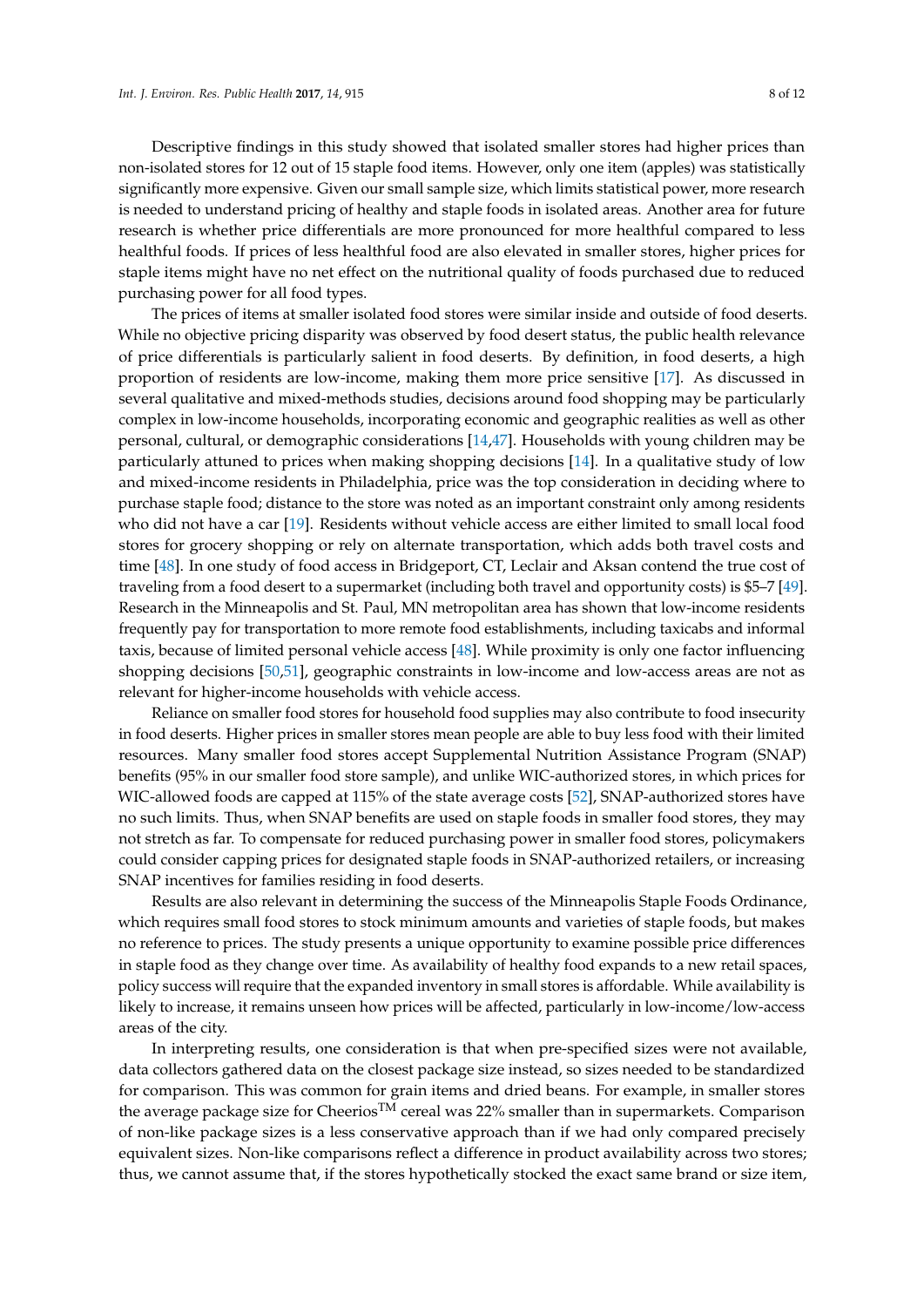that the prices would be different. Nevertheless, as noted by Kaufman et al. (1997), our method is a better reflection of the lowest price available to the consumer than an approach that compares only precisely equivalent items [\[20\]](#page-9-11). When stores stock similar (but not identical) items, the difference in availability is manifested in a difference in price, which is relevant to the consumer and the likelihood of purchase. Furthermore, differences in package sizes were not always as expected. For example, dry beans and white rice had average package sizes that were larger in the smaller stores than supermarkets.

The study has several other limitations. The focus of this research was on the price differentials in different store types, but the effect of those differentials on food purchase decisions must be explored in future work. The study also did not include WIC stores, which may be source of competition for smaller stores in this study sample. However, inclusion of WIC stores in pricing studies presents unique challenges, as WIC products are capped at 115% of the state average cost, and vendors may set prices differently when customer are likely to pay with WIC vouchers. Finally, USDA food deserts do not align perfectly with other measures of healthy food access. Food desert status can be defined by many criteria, which may yield different boundaries [\[53,](#page-11-7)[54\]](#page-11-8). Thus, results could vary if alternate criteria were used to define low-income/low-access areas.

## **5. Conclusions**

Taken in context with other studies, our results support the notion that, for staple food items commonly stocked in smaller food stores, prices are generally higher in smaller stores compared with supermarkets. More research utilizing a health equity perspective is needed to examine grocery prices in different retail spaces, especially in food deserts where high food prices could contribute to food insecurity. This research may be particularly relevant to the discourse on the upcoming Farm Bill reauthorization in 2018, which addresses SNAP retailer authorization requirements. Such work can also assist in identifying unanticipated consequences of the Minneapolis Staple Foods Ordinance or other local policies related to minimum stocking of healthy food. Future research should also examine the effect of pricing differentials on objective measures of shopping behaviors in quasi-experimental studies.

## **Supplementary Materials:** The following are available online at [www.mdpi.com/1660-4601/14/8/915/s1.](www.mdpi.com/1660-4601/14/8/915/s1)

**Acknowledgments:** Research reported in this publication was supported by the National Institute of Diabetes and Digestive and Kidney Diseases of the National Institutes of Health under Award Number R01DK104348 (PI: M. Laska), as well as the Centers for Disease Control and Prevention under Award Number U48DP005022. This funding supported the work of all authors of this paper. The content is solely the responsibility of the authors and does not necessarily represent the official views of the National Institutes of Health, the Centers for Disease Control and Prevention, nor the Department of Health and Human Services.

**Author Contributions:** Caitlin E. Caspi formulated research questions and lead manuscript writing; Jennifer E. Pelletier led data analysis, contributed to writing/revision of the manuscript, and supported carrying out the study from which these data originated; Lisa J. Harnack assisted in interpreting results and made contributions to writing and revising the manuscript; Darin J. Erickson guided and provided feedback on the analysis, assisted in interpreting results, and gave feedback on analyses and writing/revision of the manuscript; Kathleen Lenk assisted with interpretation and presentation of the data and contributed to writing/revision of the manuscript; Melissa N. Laska led the overall study from which these data originated, including conception/design, funding acquisition and implementation, and also gave feedback on analyses and writing/revision of the manuscript.

**Conflicts of Interest:** The authors declare no conflict of interest. The founding sponsors had no role in the design of the study; in the collection, analyses, or interpretation of data; in the writing of the manuscript, and in the decision to publish the results.

## **References**

- <span id="page-8-0"></span>1. Larson, N.; Story, M.; Nelson, M. Neighborhood environments disparities in access to healthy foods in the US. *Am. J. Prev. Med.* **2009**, *36*, 74–81. [\[CrossRef\]](http://dx.doi.org/10.1016/j.amepre.2008.09.025) [\[PubMed\]](http://www.ncbi.nlm.nih.gov/pubmed/18977112)
- 2. Walker, R.E.; Keane, C.R.; Burke, J.G. Disparities and access to healthy food in the United States: A review of food deserts literature. *Health Place* **2010**, *16*, 876–884. [\[CrossRef\]](http://dx.doi.org/10.1016/j.healthplace.2010.04.013) [\[PubMed\]](http://www.ncbi.nlm.nih.gov/pubmed/20462784)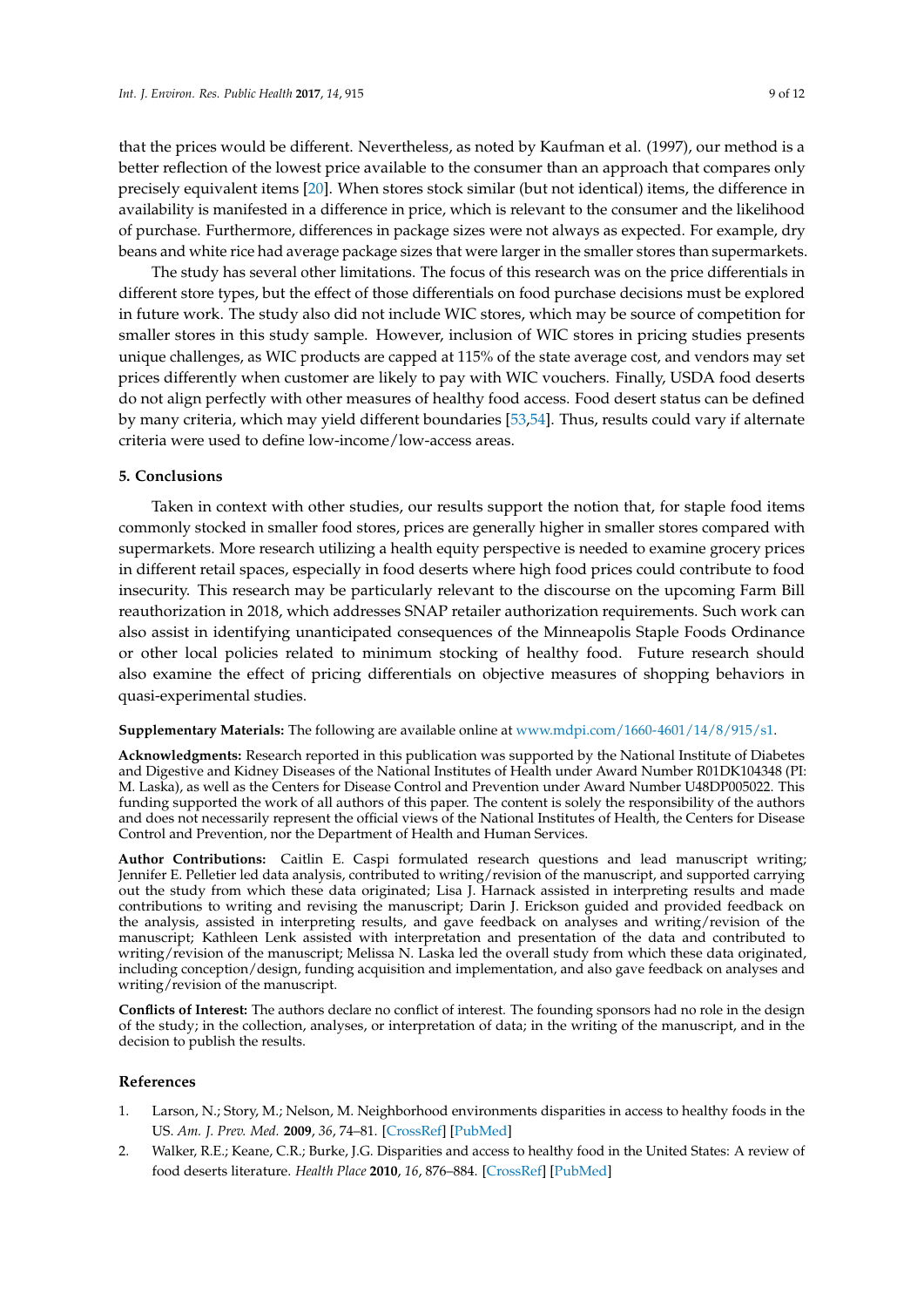- 3. Algert, S.J.; Agrawal, A.; Lewis, D.S. Disparities in access to fresh produce in low-income neighborhoods in Los Angeles. *Am. J. Prev. Med.* **2006**, *30*, 365–370. [\[CrossRef\]](http://dx.doi.org/10.1016/j.amepre.2006.01.009) [\[PubMed\]](http://www.ncbi.nlm.nih.gov/pubmed/16627123)
- 4. Cannuscio, C.C.; Weiss, E.E.; Asch, D.A. The contribution of urban foodways to health disparities. *J. Urban Health* **2010**, *87*, 381–393. [\[CrossRef\]](http://dx.doi.org/10.1007/s11524-010-9441-9) [\[PubMed\]](http://www.ncbi.nlm.nih.gov/pubmed/20354910)
- 5. Ford, P.; Dzewaltowski, D. Disparities in obesity prevalence due to variation in the retail food environment: Three testable hypotheses. *Nutr. Rev.* **2008**, *66*, 216–228. [\[CrossRef\]](http://dx.doi.org/10.1111/j.1753-4887.2008.00026.x) [\[PubMed\]](http://www.ncbi.nlm.nih.gov/pubmed/18366535)
- 6. Morland, K.; Filomena, S. Disparities in the availability of fruits and vegetables between racially segregated urban neighbourhoods. *Public Health Nutr.* **2007**, *10*, 1481–1489. [\[CrossRef\]](http://dx.doi.org/10.1017/S1368980007000079) [\[PubMed\]](http://www.ncbi.nlm.nih.gov/pubmed/17582241)
- <span id="page-9-1"></span>7. Morland, K.; Wing, S.; Roux, A.; Poole, C. Neighborhood characteristics associated with the location of food stores and food service places. *Am. J. Prev. Med.* **2002**, *22*, 23–29. [\[CrossRef\]](http://dx.doi.org/10.1016/S0749-3797(01)00403-2)
- 8. Singleton, C.R.; Sen, B.; Affuso, O. Disparities in the availability of farmers markets in the United States. *Environ. Justice* **2015**, *8*, 135–143. [\[CrossRef\]](http://dx.doi.org/10.1089/env.2015.0011) [\[PubMed\]](http://www.ncbi.nlm.nih.gov/pubmed/27746854)
- <span id="page-9-0"></span>9. Alwitt, L.F.; Donley, T.D. Retail stores in poor urban neighborhoods. *J. Consum. Aff.* **1997**, *31*, 139. [\[CrossRef\]](http://dx.doi.org/10.1111/j.1745-6606.1997.tb00830.x)
- <span id="page-9-2"></span>10. Zenk, S.N.; Odoms-Young, A.M.; Dallas, C.; Hardy, E.; Watkins, A.; Hoskins-Wroten, J.; Holland, L. "You have to hunt for the fruits, the vegetables": Environmental barriers and adaptive strategies to acquire food in a low-income African American neighborhood. *Health Educ. Behav.* **2011**, *38*, 282–292. [\[CrossRef\]](http://dx.doi.org/10.1177/1090198110372877) [\[PubMed\]](http://www.ncbi.nlm.nih.gov/pubmed/21511955)
- <span id="page-9-3"></span>11. Hosler, A.S.; Rajulu, D.T.; Fredrick, B.L.; Ronsani, A.E. Assessing retail fruit and vegetable availability in urban and rural underserved communities. *Prev. Chronic Dis.* **2008**, *5*, A123. [\[PubMed\]](http://www.ncbi.nlm.nih.gov/pubmed/18793511)
- <span id="page-9-4"></span>12. Franco, M.; Diez Roux, A.V.; Glass, T.A.; Caballero, B.; Brancati, F.L. Neighborhood characteristics and availability of healthy foods in Baltimore. *Am. J. Prev. Med.* **2008**, *35*, 561–567. [\[CrossRef\]](http://dx.doi.org/10.1016/j.amepre.2008.07.003) [\[PubMed\]](http://www.ncbi.nlm.nih.gov/pubmed/18842389)
- <span id="page-9-5"></span>13. United States Depatment of Agriculture ERS Food. Food Access Research Atlas Documentation. Available online: <https://www.ers.usda.gov/data-products/food-access-research-atlas/documentation/> (accessed on 22 February 2017).
- <span id="page-9-6"></span>14. Whelan, A.; Wrigley, N.; Warm, D.; Cannings, E. Life in a "Food Desert". *Urban Stud.* **2002**, *39*, 2083–2100. [\[CrossRef\]](http://dx.doi.org/10.1080/0042098022000011371)
- <span id="page-9-7"></span>15. Chen, D.; Jaenicke, E.C.; Volpe, R.J. Food environments and obesity: Household diet expenditure versus food deserts. *Am. J. Public Health* **2016**, *106*, 881–888. [\[CrossRef\]](http://dx.doi.org/10.2105/AJPH.2016.303048) [\[PubMed\]](http://www.ncbi.nlm.nih.gov/pubmed/26985622)
- <span id="page-9-8"></span>16. Suarez, J.J.; Isakova, T.; Anderson, C.A.M.; Boulware, L.E.; Wolf, M.; Scialla, J.J. Food access, chronic kidney disease, and hypertension in the U.S. *Am. J. Prev. Med.* **2015**, *49*, 912–920. [\[CrossRef\]](http://dx.doi.org/10.1016/j.amepre.2015.07.017) [\[PubMed\]](http://www.ncbi.nlm.nih.gov/pubmed/26590940)
- <span id="page-9-9"></span>17. Lin, B.-H.; Ploeg, M.V.; Kasteridis, P.; Yen, S.T. The roles of food prices and food access in determining food purchases of low-income households. *J. Policy Model.* **2014**, *36*, 938–952. [\[CrossRef\]](http://dx.doi.org/10.1016/j.jpolmod.2014.07.002)
- 18. Webber, C.B.; Sobal, J.; Dollahite, J.S. Shopping for fruits and vegetables. Food and retail qualities of importance to low-income households at the grocery store. *Appetite* **2010**, *54*, 297–303. [\[CrossRef\]](http://dx.doi.org/10.1016/j.appet.2009.11.015) [\[PubMed\]](http://www.ncbi.nlm.nih.gov/pubmed/19961886)
- <span id="page-9-10"></span>19. Tach, L.; Amorim, M. Constrained, convenient, and symbolic consumption: Neighborhood food environments and economic coping strategies among the urban poor. *J. Urban Health* **2015**, *92*, 815–834. [\[CrossRef\]](http://dx.doi.org/10.1007/s11524-015-9984-x) [\[PubMed\]](http://www.ncbi.nlm.nih.gov/pubmed/26382655)
- <span id="page-9-11"></span>20. Kaufman, P.; MacDonald, J.; Lutz, S.; Smallwood, D. *Do the Poor Pay More for Food? Item Selection and Price Difference Affect Low-Income Household Food Costs*; Report No. 759; U.S. Department of Agriculture, Economic Research Service: Washington, DC, USA, 1997.
- <span id="page-9-12"></span>21. Sadler, R.C.; Gilliland, J.A.; Arku, G. Community development and the influence of new food retail sources on the price and availability of nutritious food. *J. Urban Aff.* **2013**, *35*, 471–491. [\[CrossRef\]](http://dx.doi.org/10.1111/j.1467-9906.2012.00624.x)
- <span id="page-9-13"></span>22. Rimkus, L.; Isgor, Z.; Ohri-Vachaspati, P.; Zenk, S.N.; Powell, L.M.; Barker, D.C.; Chaloupka, F.J. Disparities in the availability and price of low-fat and higher-fat milk in US food stores by community characteristics. *J. Acad. Nutr. Diet.* **2015**, *115*, 1975–1985. [\[CrossRef\]](http://dx.doi.org/10.1016/j.jand.2015.04.002) [\[PubMed\]](http://www.ncbi.nlm.nih.gov/pubmed/26048532)
- <span id="page-9-14"></span>23. Krukowski, R.A.; West, D.S.; Harvey-Berino, J.; Prewitt, T.E. Neighborhood impact on healthy food availability and pricing in food stores. *J. Community Health* **2010**, *35*, 315–320. [\[CrossRef\]](http://dx.doi.org/10.1007/s10900-010-9224-y) [\[PubMed\]](http://www.ncbi.nlm.nih.gov/pubmed/20127506)
- <span id="page-9-15"></span>24. Martin, K.S.; Ghosh, D.; Page, M.; Wolff, M.; McMinimee, K.; Zhang, M. What role do local grocery stores play in urban food environments? A case study of Hartford-Connecticut. *PLoS ONE* **2014**, *9*, e94033. [\[CrossRef\]](http://dx.doi.org/10.1371/journal.pone.0094033) [\[PubMed\]](http://www.ncbi.nlm.nih.gov/pubmed/24718579)
- <span id="page-9-16"></span>25. Block, D.; Kouba, J. A comparison of the availability and affordability of a market basket in two communities in the Chicago area. *Public Health Nutr.* **2006**, *9*, 837–845. [\[CrossRef\]](http://dx.doi.org/10.1017/PHN2005924) [\[PubMed\]](http://www.ncbi.nlm.nih.gov/pubmed/17010248)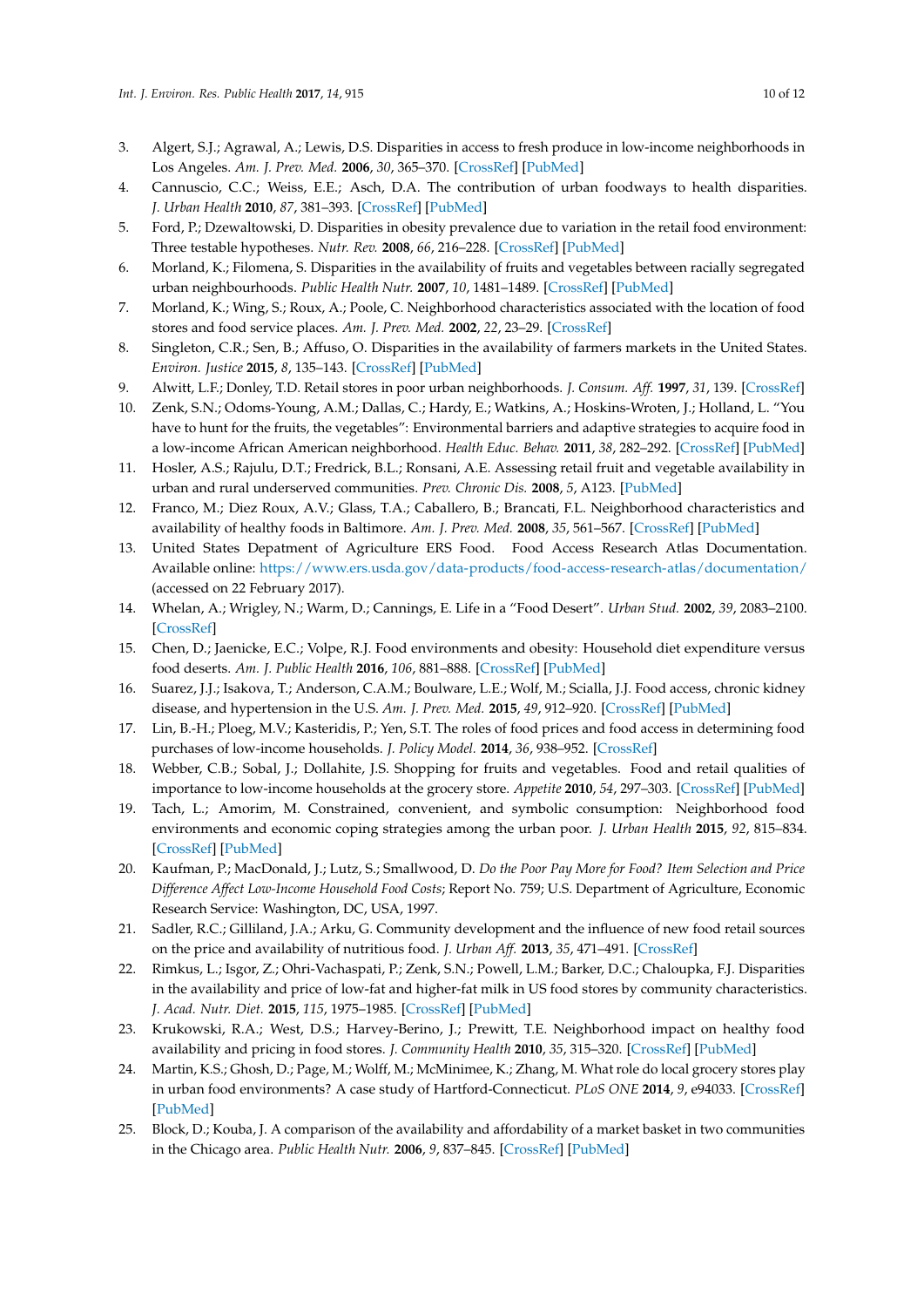- 26. Emond, J.A.; Madanat, H.N.; Ayala, G.X. Do Latino and non-Latino grocery stores differ in the availability and affordability of healthy food items in a low-income, metropolitan region? *Public Health Nutr.* **2012**, *15*, 360–369. [\[CrossRef\]](http://dx.doi.org/10.1017/S1368980011001169) [\[PubMed\]](http://www.ncbi.nlm.nih.gov/pubmed/21733278)
- <span id="page-10-0"></span>27. Zenk, S.N.; Powell, L.M.; Odoms-Young, A.M.; Krauss, R.; Fitzgibbon, M.L.; Block, D.; Campbell, R.T. Impact of the revised special supplemental nutrition program for women, infants, and children (WIC) food package policy on fruit and vegetable prices. *J. Acad. Nutr. Diet.* **2014**, *114*, 288–296. [\[CrossRef\]](http://dx.doi.org/10.1016/j.jand.2013.08.003) [\[PubMed\]](http://www.ncbi.nlm.nih.gov/pubmed/24183996)
- <span id="page-10-1"></span>28. Ard, J.D.; Perumean-Chaney, S.; Desmond, R.; Sutton, B.; Cox, T.L.; Butsch, W.S.; Allison, D.B.; Franklin, F.; Baskin, M.L. Fruit and vegetable pricing by demographic factors in the Birmingham, Alabama, metropolitan area, 2004–2005. *Prev. Chronic Dis.* **2010**, *7*, A78. [\[PubMed\]](http://www.ncbi.nlm.nih.gov/pubmed/20550836)
- <span id="page-10-2"></span>29. Leone, A.F.; Rigby, S.; Betterley, C.; Park, S.; Kurtz, H.; Johnson, M.A.; Lee, J.S. Store type and demographic influence on the availability and price of healthful foods, Leon County, Florida, 2008. *Prev. Chronic Dis.* **2011**, *8*, A140. [\[PubMed\]](http://www.ncbi.nlm.nih.gov/pubmed/22005633)
- <span id="page-10-3"></span>30. Chapman, K.; Kelly, B.; Bauman, A.; Innes-Hughes, C.; Allman-Farinelli, M. Trends in the cost of a healthy food basket and fruit and vegetable availability in New South Wales, Australia, between 2006 and 2009. *Nutr. Diet.* **2014**, *71*, 117–126. [\[CrossRef\]](http://dx.doi.org/10.1111/1747-0080.12057)
- <span id="page-10-4"></span>31. First Staple Foods Ordinance in Nation Now Setting Stronger Example for Other Cities—City of Minneapolis. Available online: <http://www.minneapolismn.gov/news/WCMS1P-133374> (accessed on 30 April 2015).
- <span id="page-10-5"></span>32. Minneapolis Staple Foods Ordinance. Available online: [http://www.minneapolismn.gov/health/living/](http://www.minneapolismn.gov/health/living/eating/staple-foods) [eating/staple-foods](http://www.minneapolismn.gov/health/living/eating/staple-foods) (accessed on 28 April 2016).
- <span id="page-10-6"></span>33. Lucan, S.C. Concerning limitations of food-environment research: A narrative review and commentary framed around obesity and diet-related diseases in youth. *J. Acad. Nutr. Diet.* **2015**, *115*, 205–212. [\[CrossRef\]](http://dx.doi.org/10.1016/j.jand.2014.08.019) [\[PubMed\]](http://www.ncbi.nlm.nih.gov/pubmed/25443565)
- 34. Lucan, S.C.; Maroko, A.R.; Bumol, J.; Torrens, L.; Varona, M.; Berke, E.M. Business list vs ground observation for measuring a food environment: Saving time or waste of time (or worse)? *J. Acad. Nutr. Diet.* **2013**, *113*, 1332–1339. [\[CrossRef\]](http://dx.doi.org/10.1016/j.jand.2013.05.011) [\[PubMed\]](http://www.ncbi.nlm.nih.gov/pubmed/23871107)
- <span id="page-10-7"></span>35. Caspi, C.E.; Sorensen, G.; Subramanian, S.V.; Kawachi, I. The local food environment and diet: A systematic review. *Health Place* **2012**, *18*, 1172–1187. [\[CrossRef\]](http://dx.doi.org/10.1016/j.healthplace.2012.05.006) [\[PubMed\]](http://www.ncbi.nlm.nih.gov/pubmed/22717379)
- <span id="page-10-8"></span>36. Liese, A.D.; Colabianchi, N.; Lamichhane, A.P.; Barnes, T.L.; Hibbert, J.D.; Porter, D.E.; Nichols, M.D.; Lawson, A.B. Validation of 3 food outlet databases: Completeness and geospatial accuracy in rural and urban food environments. *Am. J. Epidemiol.* **2010**, *172*, 1324–1333. [\[CrossRef\]](http://dx.doi.org/10.1093/aje/kwq292) [\[PubMed\]](http://www.ncbi.nlm.nih.gov/pubmed/20961970)
- 37. Fleischhacker, S.E.; Evenson, K.R.; Sharkey, J.; Pitts, S.B.J.; Rodriguez, D.A. Validity of secondary retail food outlet data a systematic review. *Am. J. Prev. Med.* **2013**, *45*, 462–473. [\[CrossRef\]](http://dx.doi.org/10.1016/j.amepre.2013.06.009) [\[PubMed\]](http://www.ncbi.nlm.nih.gov/pubmed/24050423)
- <span id="page-10-9"></span>38. Bader, M.D.M.; Purciel, M.; Yousefzadeh, P.; Neckerman, K.M. Disparities in neighborhood food environments: Implications of measurement strategies. *Econ. Geogr.* **2010**, *86*, 409–430. [\[CrossRef\]](http://dx.doi.org/10.1111/j.1944-8287.2010.01084.x) [\[PubMed\]](http://www.ncbi.nlm.nih.gov/pubmed/21117330)
- <span id="page-10-10"></span>39. Andreyeva, T.; Luedicke, J.; Middleton, A.E.; Long, M.W.; Schwartz, M.B. Positive influence of the revised special supplemental nutrition program for women, infants, and children food packages on access to healthy foods. *J. Acad. Nutr. Diet.* **2012**, *112*, 850–858. [\[CrossRef\]](http://dx.doi.org/10.1016/j.jand.2012.02.019) [\[PubMed\]](http://www.ncbi.nlm.nih.gov/pubmed/22709812)
- <span id="page-10-11"></span>40. Hirsch, J.A.; Hillier, A. Exploring the role of the food environment on food shopping patterns in Philadelphia, PA, USA: A semiquantitative comparison of two matched neighborhood groups. *Int. J. Environ. Res. Public Health* **2013**, *10*, 295–313. [\[CrossRef\]](http://dx.doi.org/10.3390/ijerph10010295) [\[PubMed\]](http://www.ncbi.nlm.nih.gov/pubmed/23343984)
- <span id="page-10-12"></span>41. Hillier, A.; Cannuscio, C.; Karpyn, A.; McLaughlin, J.; Chilton, M.; Glanz, K. How far do low-income parents travel to shop for food? Empirical evidence from two urban neighborhoods. *Urban Geogr.* **2011**, *32*, 712–729. [\[CrossRef\]](http://dx.doi.org/10.2747/0272-3638.32.5.712)
- <span id="page-10-13"></span>42. Caspi, C.E.; Pelletier, J.E.; Harnack, L.; Erickson, D.J.; Laska, M.N. Differences in healthy food supply and stocking practices between small grocery stores, gas-marts, pharmacies and dollar stores. *Public Health Nutr.* **2015**, *19*, 540–547. [\[CrossRef\]](http://dx.doi.org/10.1017/S1368980015002724) [\[PubMed\]](http://www.ncbi.nlm.nih.gov/pubmed/26411535)
- <span id="page-10-14"></span>43. Epstein, L.H.; Jankowiak, N.; Nederkoorn, C.; Raynor, H.A.; French, S.A.; Finkelstein, E. Experimental research on the relation between food price changes and food-purchasing patterns: A targeted review. *Am. J. Clin. Nutr.* **2012**, *95*, 789–809. [\[CrossRef\]](http://dx.doi.org/10.3945/ajcn.111.024380) [\[PubMed\]](http://www.ncbi.nlm.nih.gov/pubmed/22378726)
- <span id="page-10-15"></span>44. Andreyeva, T.; Long, M.W.; Brownell, K.D. The impact of food prices on consumption: A systematic review of research on the price elasticity of demand for food. *Am. J. Public Health* **2010**, *100*, 216–222. [\[CrossRef\]](http://dx.doi.org/10.2105/AJPH.2008.151415) [\[PubMed\]](http://www.ncbi.nlm.nih.gov/pubmed/20019319)